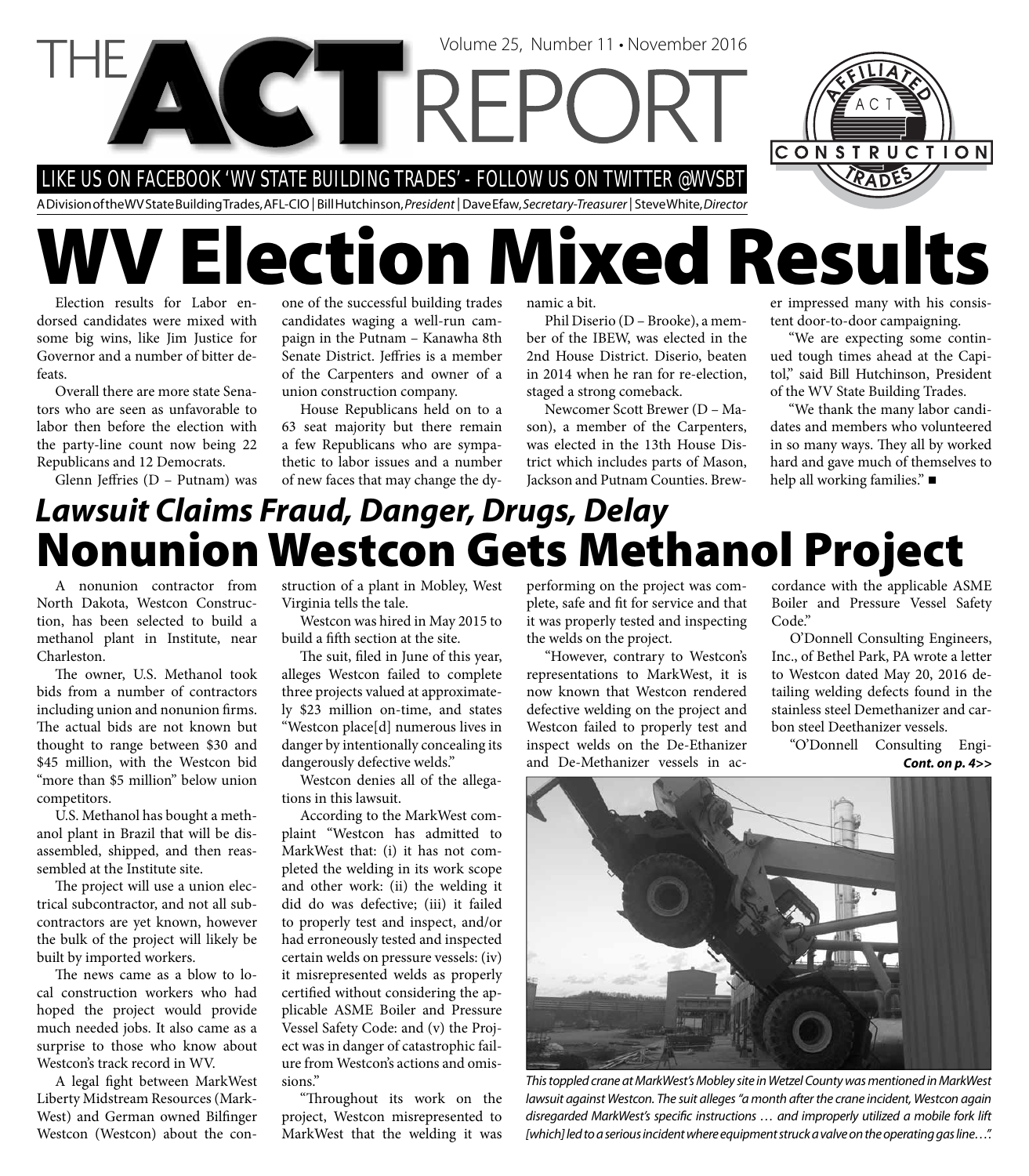## **PSC Staff Rejects Challenge to Moundsville** *\$615 Million Project Delayed*

Moundsville Power LLC is close to fending off another attack aimed at stopping their \$615 million investment to build a gas-fired electric power project.

The Ohio Valley Jobs Alliance (OVJA), a group with unknown financial backing, asked for a special intervention in Moundsville's permit from the Public Service Commission (PSC).

They argue the PSC should more thoroughly investigate Moundsville's air permit despite the fact that the PSC conditioned Moundsville's siting certificate on obtaining all required environmental permits.

Moundsville has asked the PSC to update their permit, similar to a revised air permit that is still being challenged by OVJA.

The air permit and PSC changes are both related to recent upgrades made to the substation where the power plant will connect.

The upgrade allows more electricity to flow through the substation than the original permit requested.

When Moundsville first applied for a permit, the George Washington substation owned by AEP was limited in the power it could accept.

Recent upgrades, made by AEP at the request of the power grid operator, now make the substation able to accept more power.

Moundsville can now send up to 643 megawatts through the substation, up from the 549MW in their permit.

The increased power means a modest increase in air emissions, which has already been approved by the state Division of Environmental Protection (DEP).

OVJA is still trying to block the air permit by appealing the change.

The Air Quality Appeals Board rejected the OVJA appeal, but OVJA has filed a suit in Kanawha County Court to overturn the Board and DEP.

At the PSC, Mounds ville has asked that the permit already in hand be updated to reflect the increased output and the new permit from the DEP rather than go through a more lengthy modification.

OVJA is try-

ing to force the company to take process at the PSC, based on similar arguments about the air permit they failed with at the DEP.

Staff for the PSC reviewed the proposed changes and recommended PSC Commissioners approve them in a memorandum dated November 3.

In the document titled Final Joint Staff Memorandum PSC staff writes "The proposed increase in generation will not 'materially affect the viewshed impacts, noise levels, emissions or other environmental impacts.' Therefore Staff recommends that an order be entered granting the requested waiver."

In addition the memo states "Legal staff also recommends that the petition to specially intervene filed by the Ohio Valley Jobs Alliance be denied."

It is up to the PSC Commissioners to make a final decision, however the staff recommendation carries significant weight.

"We hope the PSC acts quickly and approves the changes so our members will be one step closer to going to work," said Kyle Brown, President of the Upper Ohio Valley Building Trades Council.



a much longer Power project and to protest the group delaying the project called the Ohio Valley Jobs Coalition. Dozens of Trades members attended a Marshall County Commission meeting in October to support the Moundsville

## **Crum School Project Has More Problems**

Three letters rejecting portions of the already controversial Crum School project have recently come to light.

The letters were sent by the project architect ZMM to Swope Construction on September 30.

Each letter rejects a specific problem found on the job.

One letter rejected the Insulated Concrete Form (ICF) work because of voids found with the concrete walls. The letter requires Swope to "provide an engineered design by a professional engineer licensed in the state of West Virginia to repair the problem areas."

Subcontractor records show the ICF work was to be done by Greystar Construction Inc based in Roanoke, Virginia. Greystar was one of two contractors installing ICF walls at the Suncrest School in Morgantown earlier this year. An engineer's report from that project showed walls were installed significantly out of plumb.

A second letter rejected the installation of anchor bolts in a particular area.

The letter states "Anchor bolts need to be plumb and the nuts need to be square with the base plate."

A third letter rejected the finish on what was referred to as the ICF feature wall. "The finish of this wall does not match the finish at the sample mockup panel."

In a related news article representatives of the State School Building Authority (SBA) said they expected more rejection letters. Mentioned was a roof curb for the HVAC units and an uneven concrete floor.

Video was shot of workers pouring the concrete floors in May and posted to YouTube. One of the workers said "I am from Honduras, everybody else from Mexico."

Shane Dillon, Business Manager for Laborers Local 543 was also on the video talking about the local effort made to pass the bond to pay for the school with increased property taxes.

"We thought the bond would lead to a quality job built by local workers, instead we have to pay for imported workers and quality issues and it makes me mad," said Dillon.

Although Swope reported to the SBA they would self-perform the concrete slab work they apparently used a subcontractor called Set In Stone Inc, from Roanoke, VA.

During the recent election the video was used to criticize numerous candidates about the wrong direction taken at the legislature. ■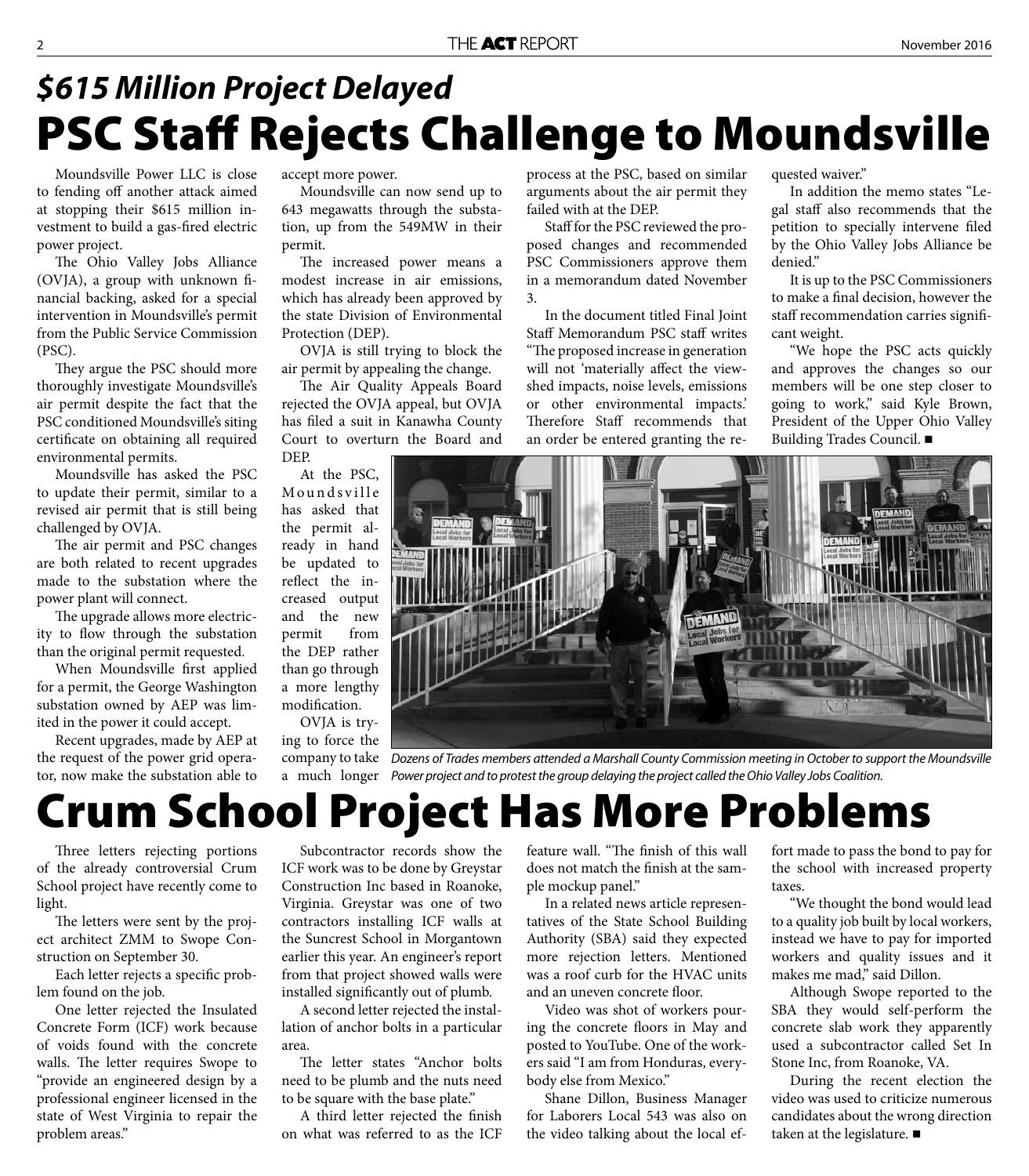## **2016 Election Results for COPE Candidates**

| <b>U.S. House of Representatives</b>      |                                                           |  |  |  |
|-------------------------------------------|-----------------------------------------------------------|--|--|--|
| David McKinley (R) - 1st District V       |                                                           |  |  |  |
| Mark Hunt (D) - 2nd District              |                                                           |  |  |  |
| Governor                                  |                                                           |  |  |  |
| Jim Justice (D) $\checkmark$              |                                                           |  |  |  |
| <b>Attorney General</b>                   |                                                           |  |  |  |
|                                           |                                                           |  |  |  |
| Doug Reynolds (D)<br><b>State Auditor</b> |                                                           |  |  |  |
| Mary Ann Claytor (D)                      |                                                           |  |  |  |
| <b>Secretary of State</b>                 |                                                           |  |  |  |
| <del>Natalie Tennant</del> (D)            |                                                           |  |  |  |
| <b>State Treasurer</b>                    |                                                           |  |  |  |
| John Perdue (D) √                         |                                                           |  |  |  |
| <b>Agriculture Commissioner</b>           |                                                           |  |  |  |
| <del>Walt Hemlick</del> (D)               |                                                           |  |  |  |
| <b>State Senate</b>                       |                                                           |  |  |  |
| 1st                                       | Jack Yost (D)                                             |  |  |  |
| 2nd                                       | Lisa Zukoff (D)                                           |  |  |  |
| 3rd                                       | <b>Bradley Vanzile</b> (D)                                |  |  |  |
| 3rd                                       | Greg Smith (D) Unexpired Term                             |  |  |  |
| 4th                                       | Brian Prim (D)                                            |  |  |  |
| 5th                                       | Bob Plymale (D) $\checkmark$                              |  |  |  |
| 6th                                       | Rocky Seay (D)                                            |  |  |  |
| 7th                                       | Richard Ojeda II (D) $\checkmark$                         |  |  |  |
| 8th                                       | Glenn Jeffries (D)                                        |  |  |  |
| 9th                                       | <del>Mike Goode</del> (D)                                 |  |  |  |
| 10th                                      | Dave Perry (D)                                            |  |  |  |
| 11th                                      | Denise Campbell (D)                                       |  |  |  |
| 12th                                      | Doug Facemire (D) $\checkmark$                            |  |  |  |
| 13th                                      | Roman Prezioso (D) $\checkmark$                           |  |  |  |
| 14th                                      | Bob Williams (D)                                          |  |  |  |
| 15th                                      | <b>Brad Noll</b> (D)                                      |  |  |  |
| 16th                                      | Stephen Skinner (D)                                       |  |  |  |
| 17th                                      | Corey Palumbo (D) $\checkmark$                            |  |  |  |
| <b>House of Delegates</b>                 |                                                           |  |  |  |
| 1st                                       | Ronnie Jones (D)                                          |  |  |  |
| 2nd                                       | Phil Diserio (D)                                          |  |  |  |
| 3rd                                       | Shawn Fluharty (D)                                        |  |  |  |
|                                           | Erikka Storch (R)                                         |  |  |  |
| 4th                                       | Mike Ferro (D) $\checkmark$                               |  |  |  |
|                                           | Joe Canestraro (D) v                                      |  |  |  |
| 5th                                       | Dave Pethtel $(D)$ $\triangleright$                       |  |  |  |
| 7th                                       | Mark Harper (D)                                           |  |  |  |
| 8th                                       | <b>David Bland</b> (D)                                    |  |  |  |
| 9th                                       | <del>Jim Marion</del> (D)                                 |  |  |  |
| 10th                                      | <b>Andy Daniel</b> (D)                                    |  |  |  |
|                                           | J. Morgan Leach (D)                                       |  |  |  |
|                                           | Bill Merriman (D)                                         |  |  |  |
| 11th                                      | <del>Jim Crowder</del> (D)                                |  |  |  |
| 12th<br>13th                              | Missy Morris (D)                                          |  |  |  |
|                                           | Scott Brewer (D) $\checkmark$<br>Rosalee Juba-Plumley (D) |  |  |  |
| 14th                                      | Samantha Fooce (D)                                        |  |  |  |
| 15th                                      | <del>Jeffrey Smith</del> (D)                              |  |  |  |
| 16th                                      | <del>Joe Akers</del> (D)                                  |  |  |  |
|                                           | Sean Hornbuckle (D) √                                     |  |  |  |
|                                           | Matt Spurlock (D)                                         |  |  |  |

17th Chad Lovejoy (D)  $\checkmark$ Matthew Rohrbach (R)  $\checkmark$ 18th Billy J. Chaffin H (D) 19th Ken Hicks (D)  $\checkmark$ Robert Thompson (D)  $\checkmark$ 20th Justin Marcum (D)  $\checkmark$ 21st Phyllis White (D) 22nd Jeff Eldridge (D)  $\checkmark$ **Gary McCallister** (D) 23rd Rodney Miller (D)  $\checkmark$ 24th Ralph Rodighiero (D)  $\checkmark$ 25th "Bucky" Blackwell (D) 26th Ed Evans (D)  $\checkmark$ 27th  $\quad$  Carol Bailey (D) Sabrina Shrader (D) Lacy Watson (D) 28th  $B<sub>ill</sub> \Theta<sup>2</sup>$ Brien (D) Wayne Williams (D) 29th Ricky Moye (D)  $\checkmark$ 30th Mick Bates (D)  $\checkmark$ 31st Kristen Ross (D) 32nd Shirley Love (D)  $\checkmark$  John Pino (D) Margaret Staggers (D) 33rd **David Walker** (D) 34th Brent Boggs (D)  $\checkmark$ 35th Ben Adams (D) Andrew Byrd (D)  $\checkmark$  Ben Sheridan (D) 36th Nancy Guthrie (D) Andrew Robinson (D)  $\checkmark$ Larry Rowe (D)  $\checkmark$ 37th Mike Pushkin (D)  $\checkmark$  $38th$  Tom Tull  $(D)$ 39th Wesley Holden (D) 40th Melissa Riggs Huffman (D) 41st  $\quad$  Adam Young (D) 42nd Stephen Baldwin Jr. (D)  $\checkmark$  Ray Canterbury (R) 43rd Bill Hartman (D)  $\checkmark$ Phil Isner (D)  $\checkmark$ 44th Dana Lynch (D)  $\checkmark$ 45th Bill Hamilton (R)  $\checkmark$ 46th Peggy D. Smith (D) 47th Ken Auvil (D) 48th Richard Iaquinta (D)  $\checkmark$  Derek McIntyre (D) Tim Miley (D)  $\checkmark$  Wayne Worth (D) 49th <del>Dave Gobel</del> (D) 50th Mike Caputo (D)  $\checkmark$ Linda Longstreth (D)  $\checkmark$  Tim Manchin (D) 51st Barbara Fleischauer (D)  $\checkmark$  Evan Hansen (D) Nancy Jamison (D) Rodney Pyles (D)  $\checkmark$ 

| 52nd<br>53rd<br>55th<br>57th<br>59th | John Williams (D) $\checkmark$<br>Steven Shaffer (D)<br>$A\!$ Tomson $(D)$<br>Isaac Sponaugle (D) $\checkmark$<br>Beverly C. Keadle (D)<br>Cat Webster (D) | 61st<br>62nd<br>63rd<br>64th<br>65th<br>66th | Jason Barrett (D) $\checkmark$<br>Christy Santana (D)<br>Kenny LeMaster Jr. (D)<br>Barby Frankenberry (D)<br>Sammi Brown (D)<br>David Dingess (D) |
|--------------------------------------|------------------------------------------------------------------------------------------------------------------------------------------------------------|----------------------------------------------|---------------------------------------------------------------------------------------------------------------------------------------------------|
| 60th                                 | Gary "Peanut" Collis (D)                                                                                                                                   | 67th                                         | Rod Snyder (D) $\blacksquare$                                                                                                                     |
|                                      |                                                                                                                                                            |                                              |                                                                                                                                                   |



Members of the Parkersburg Labor Council stage a protest at a Bill Cole for Governor rally in Mineral Wells in mid-October.



Members of the North Central WV Building Trades let passing motorists know about how important the election is at a "honk and wave" in Clarksburg.



Members of IBEW 466 and other labor groups prepare to go door-to-door in the Charleston area for Senate candidate Glenn Jeffries and House of Delegates Candidates Wes Holden and Melissa Huffman.



In the final days before the election Trades members hit the street before a Bill Cole for Governor function in downtown Wheeling.